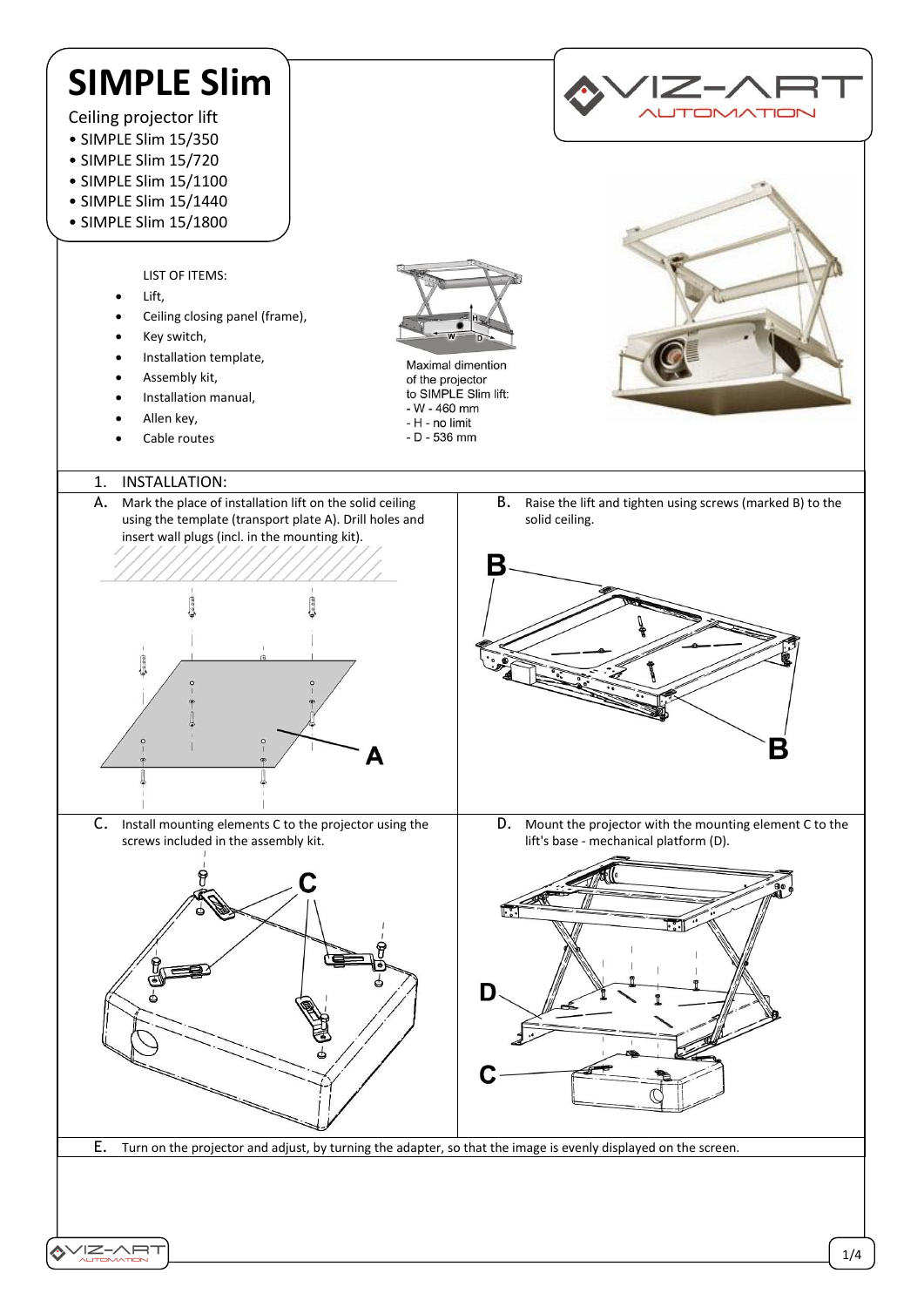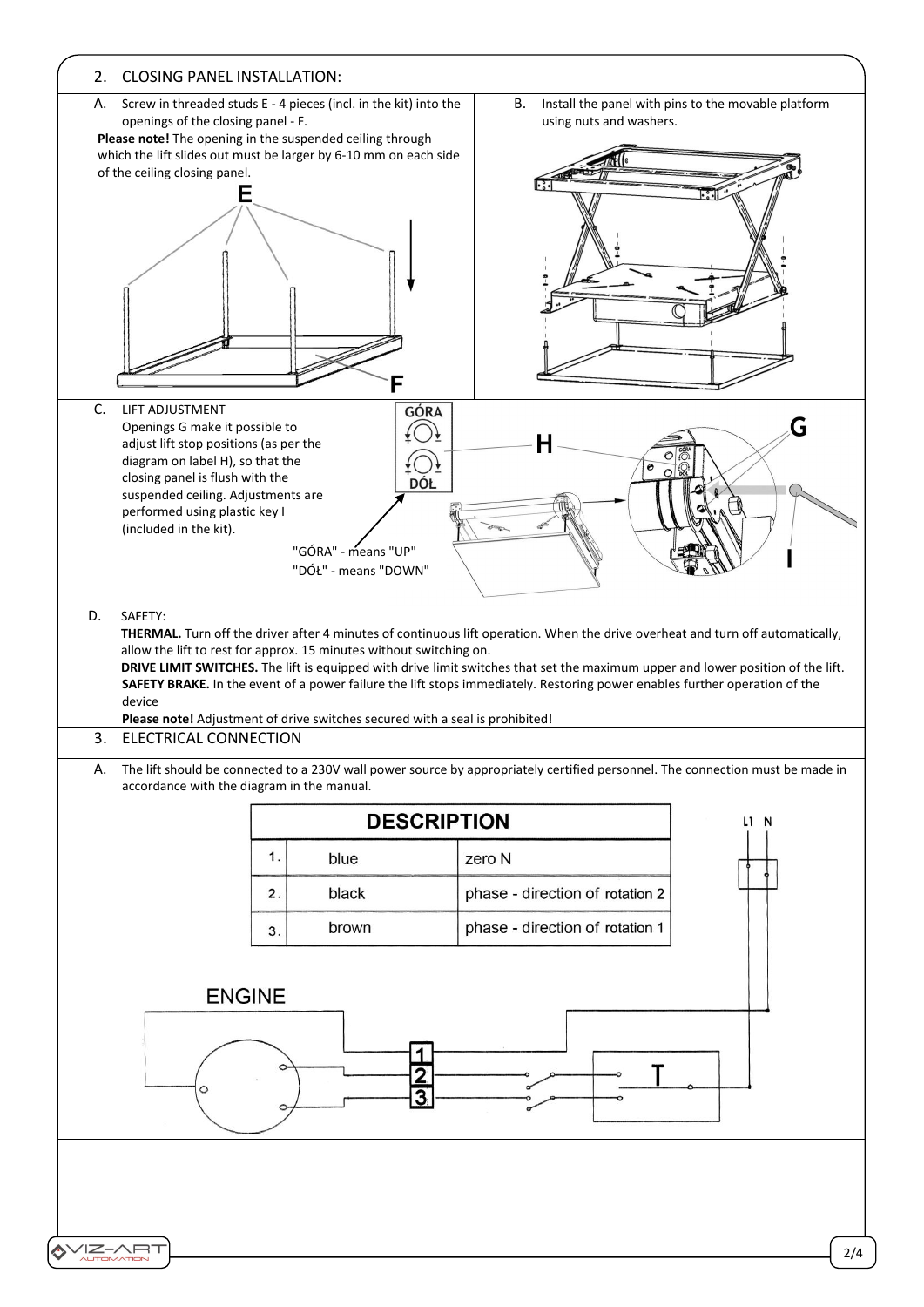| 4. THE KIT INCLUDES:                 |                                      |
|--------------------------------------|--------------------------------------|
| Screws:                              | $M6x12 - 4$ pcs.<br>$M5x12 - 4$ pcs. |
| Rawlplugs:                           | $10x50 - 4$ pcs.                     |
| Pins:                                | $M6x150 - 4$ pcs.                    |
| Nuts:                                | $M6 - 8$ pcs.                        |
| Washers:                             | $\phi$ 6x12 – 4 pcs.                 |
| 5. TECHNICAL DATA:                   |                                      |
| Extension:                           | - SIMPLE Slim 15/350 - 350 mm;       |
|                                      | - SIMPLE Slim 15/720 - 720 mm;       |
|                                      | - SIMPLE Slim 15/1100 - 1100 mm;     |
|                                      | - SIMPLE Slim 15/1440 - 1440 mm;     |
|                                      | - SIMPLE Slim 15/1800 - 1800 mm;     |
| Capacity:                            | $15 \text{ kg}$                      |
| Manufacturer: VIZ-ART Automation     |                                      |
| tel.+48 22/6138899<br>www.viz-art.eu |                                      |